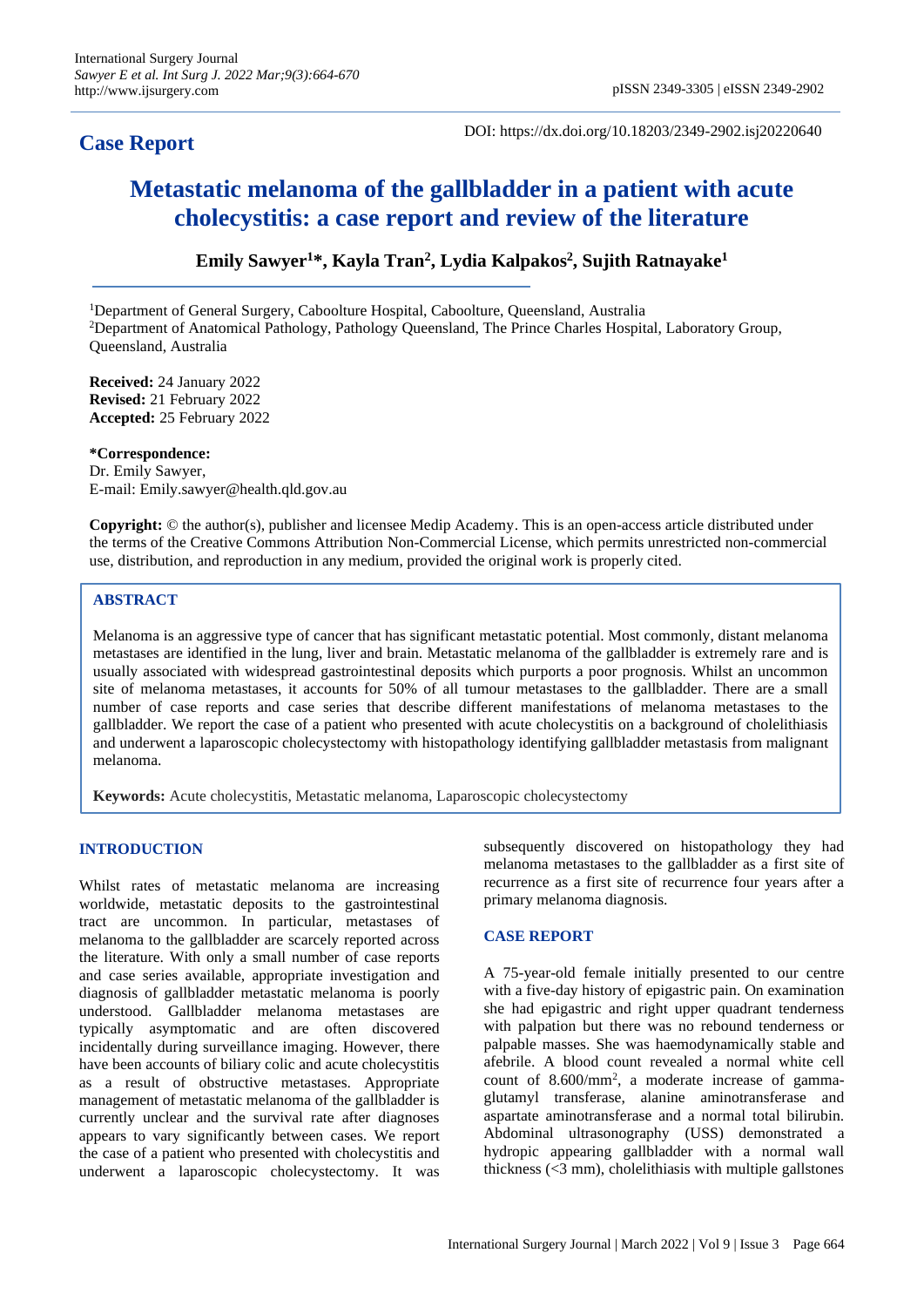(maximum size 44 mm) and a 21 mm non-mobile calculus in the gallbladder neck (Figure 1).



#### **Figure 1: Ultrasound demonstrating thin-walled gallbladder and a 21 mm stone in gallbladder neck.**

The patient underwent a laparoscopic cholecystectomy. Intraoperatively, there was evidence of acute necrotic cholecystitis with empyema. The distended gallbladder was initially decompressed and fluid sent for culture. An intra-operative cholangiogram (IOC) was concerning for a filling defect obstructing flow of contrast into the duodenum possibly representing choledocholithiasis. However, a subsequent MRCP did not identify any choledocholithiasis or other intrinsic or extrinsic obstruction. There were no other intra-operative or postoperative concerns.

On gross pathological examination the gallbladder measured 120 mm in length and up to 50 mm in diameter. There were multiple calculi were present within the lumen. The mucosal surface appeared hemorrhagic, with multiple scattered hemorrhagic-appearing polyps, ranging in size from  $4 \times 3 \times 2$  mm to  $15 \times 12 \times 5$  mm (Figure 2). On microscopic examination there were background changes of acute cholecystitis. The hemorrhagic-appearing polyps seen macroscopically were tumour deposits of metastatic malignant melanoma, invading into perimuscular connective tissue but not involving the free serosal surface (visceral peritoneum). The tumour deposits were comprised of diffuse solid infiltrates of pleomorphic epithelioid cells showing marked nuclear pleomorphism and cytoplasmic melanin pigment (Figure 3).

There was no lymphatic or haematological invasion and the specimen contained no lymph nodes. On immunohistochemistry the tumour cells showed positivity for melanoma markers HMB45 and MelanA and were also immunohistochemically positive for BRAF V600E mutation (Figure 4).



**Figure 2: Macroscopic appearance of the gallbladder with a mucosal surface with multiple scattered hemorrhagic-appearing polyps (scale is in millimeters).**



**Figure 3 (A and B): Low-power and high-power photomicrograph with hematoxylin-eosin stain of a specimen from the gallbladder demonstrating malignant melanoma.**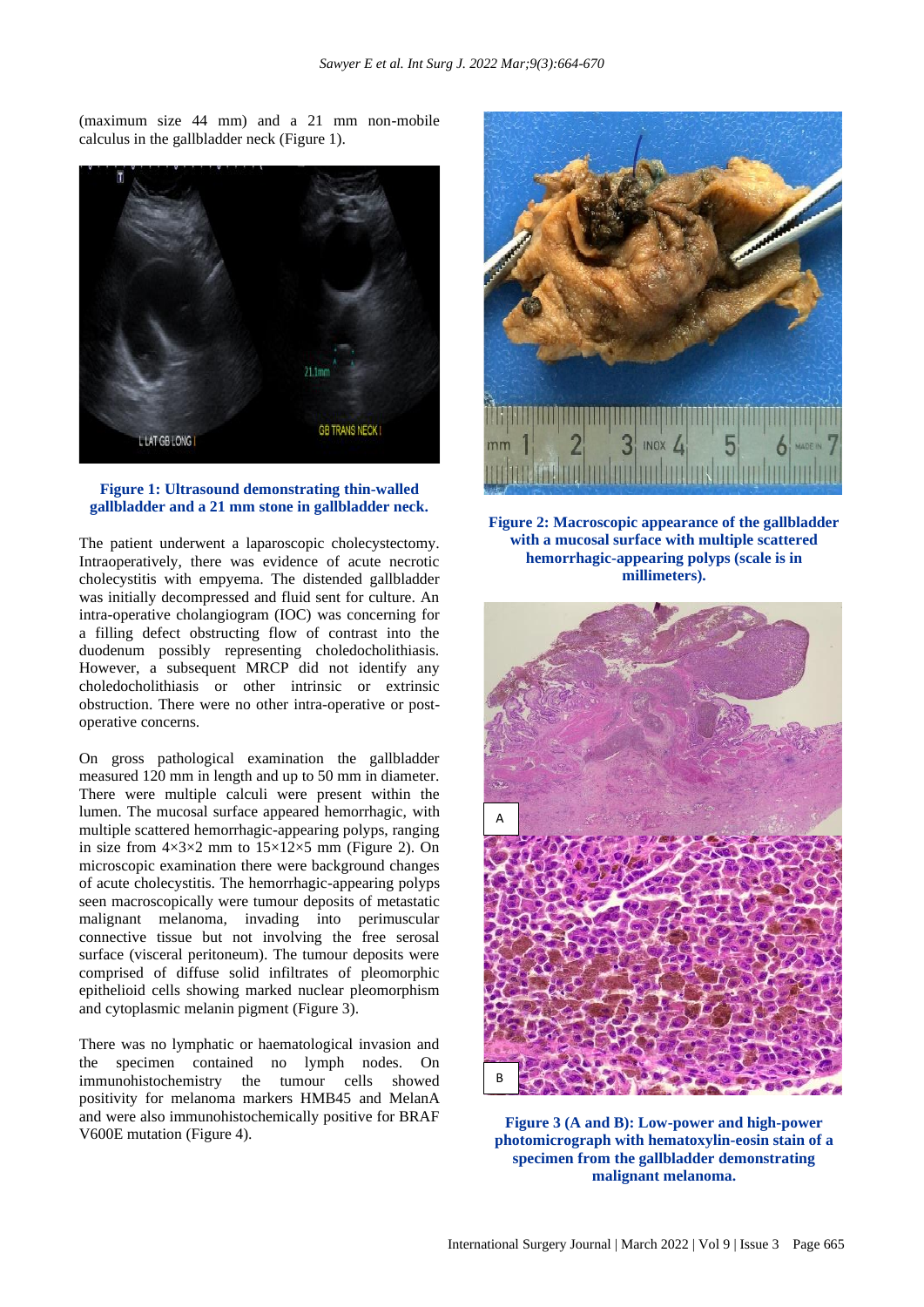

#### **Figure 4 (A and B): Neoplastic cells positively immune-stained with BRAF V600E and HMB45 antibody.**

Four years previously, the patient had undergone an excision of a melanoma on her right arm under local anaesthesia by her general practitioner. Histologically, the specimen revealed nodular malignant melanoma with a Breslow thickness of 0.9mm, invasive to Clark's anatomic level II. The patient underwent a re-excision with subsequent histopathology demonstrating dermal scar with no residual malignancy. No sentinel lymph node biopsy was performed.

A positron emission tomography (PET) scan identified increased FDG update in the left thigh and right elbow suspicious for subcutaneous metastatic deposits and concerning features of two frontal cerebral metastases. An MRI later confirmed cerebral metastatic melanoma. The patient was therefore classified as having stage IV melanoma (T1bNxM1d, AJCC classification).<sup>1</sup> At the time of writing, the patient is currently undergoing immunotherapy under the combined Nivolumab and Ipilimumab protocol.

#### **DISCUSSION**

Melanoma arises from gene mutations and tumour microenvironmental alterations of melanin-producing dendritic cells, named melanocytes.<sup>2</sup> Whilst usually cutaneous, melanoma also has the potential to develop from visceral mucosa likely due to the migration of neural crest tissue and proliferation of melanocytes during embryogenesis.<sup>3</sup> Intense sunlight exposure, particularly ultraviolet B radiation, is a significant risk factor for development of cutaneous melanoma. Rates of melanoma are increasing significantly worldwide which is concerning due to its association with high mortality rates.<sup>4</sup> Melanoma has variable biologic behaviour and significant metastatic potential. Most frequently, metastatic melanoma is detected in regional lymph nodes, lungs, liver and brain.<sup>5</sup> Less than 5% of metastatic melanomas involve the gastrointestinal tract and of these, the majority are found in the small intestine.<sup>6</sup> Rarely, metastases are identified in the gallbladder as documented in a number of case reports over the last few decades (Table 1).

Whilst metastatic spread of melanoma to the gallbladder is extremely rare, it still accounts for approximately 50% of metastatic lesions in this organ.<sup>5</sup> The most likely metastatic pathway of cutaneous malignant melanoma to the gallbladder is haematologic spread.<sup>3</sup> Although involvement is typically associated with widespread metastatic disease there are cases where melanoma metastases are limited to the gallbladder. These metastases may be present concurrently with the primary diagnosis or be identified decades later as the first indication of recurrence.<sup>29</sup> In this case report, gallbladder metastases were the first site of metastases identified in the patient four years after their original melanoma diagnosis. Across the available literature, the time between melanoma diagnosis and gallbladder metastases varied significantly from synchronous detectionto 20 years later.12,16,17,27 The type of melanoma, Breslow thickness, Clark level and sentinel lymph node biopsy status also varied significantly across case reports.

The majority of metastatic melanoma to the gallbladder is asymptomatic and will be detected incidentally or on surveillance imaging in patients with a history of melanoma. In an autopsy series, occult gallbladder involvement was identified in 15% of patients with disseminated metastatic disease.<sup>30</sup> Given the discrepancy between the rate of detection at autopsy and the paucity of published cases, metastases to the gallbladder are evidently often asymptomatic.<sup>28</sup> In approximately half of the available case reports, gallbladder metastases were detected on routine imaging in patients with known metastatic melanoma. The remaining patients were diagnosed after presenting with symptoms of either right upper quadrant pain, acute cholecystitis or jaundice. Radiographic investigations are often effective at identifying gallbladder masses. In most patients presenting with symptoms, USS and computed tomography (CT) were used to identify gallbladder metastases pre-operatively. Using USS, melanoma metastases are often identified as polypoid masses in the gallbladder without acoustic shadowing and are lower density than gallstones.<sup>31</sup> On CT, they often seen as intraluminal masses or thickening of the gallbladder wall.<sup>32</sup> In some cases, including the patient in this report, metastatic melanoma of the gallbladder is only identified incidentally on the histopathology after the cholecystectomy.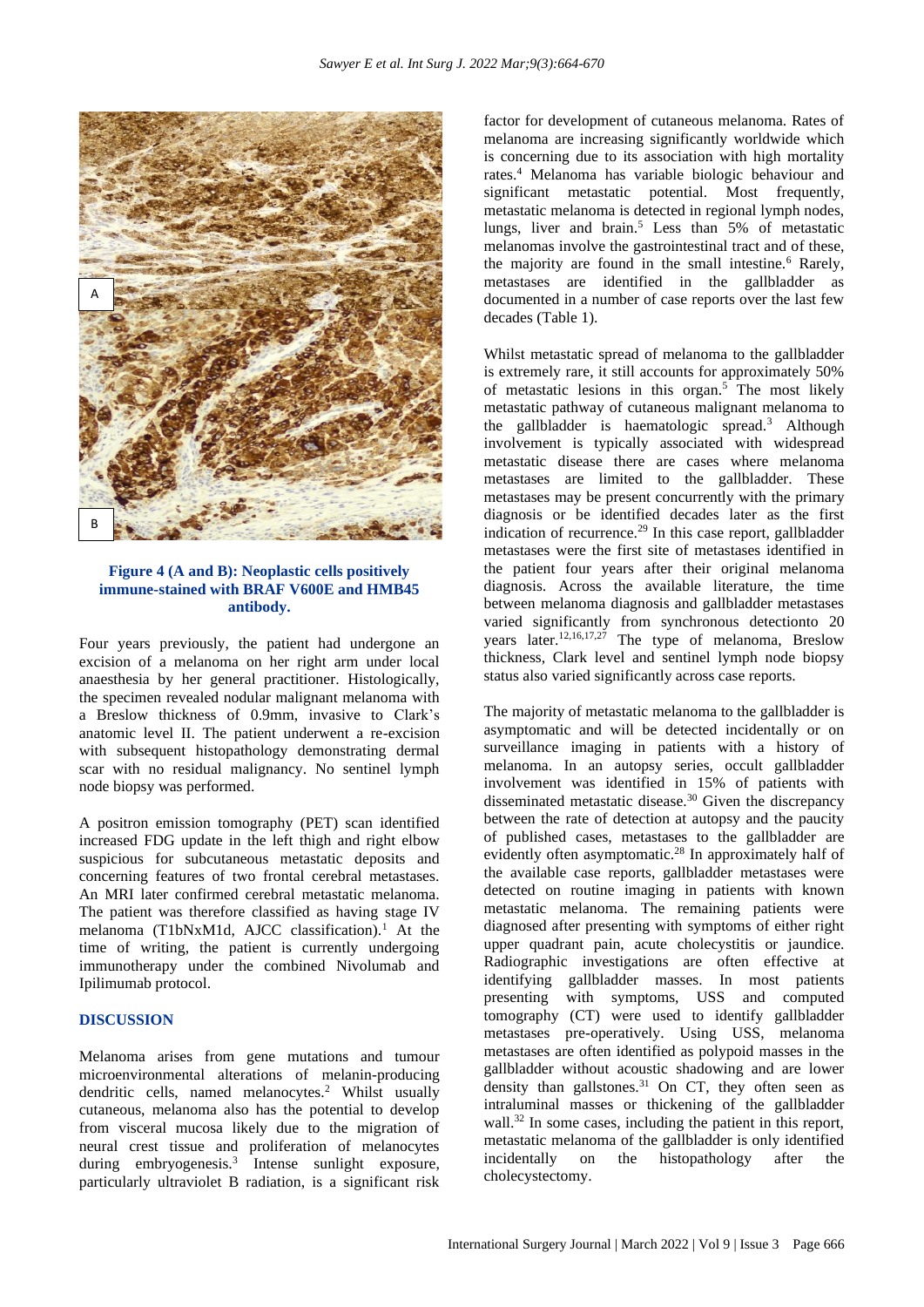#### **Table 1: Summary of existing case reports, including two case series.**

|                                 | <b>Melanoma characteristics</b> |                     |                                      |                |                                                    |                  |                 |                                  |                                 |               |             |                                       |                                                                                                   |                             |                            |
|---------------------------------|---------------------------------|---------------------|--------------------------------------|----------------|----------------------------------------------------|------------------|-----------------|----------------------------------|---------------------------------|---------------|-------------|---------------------------------------|---------------------------------------------------------------------------------------------------|-----------------------------|----------------------------|
| Author<br>Year                  | $\csc^*$                        | Age,<br>(Years) sex | <b>Detection</b>                     | Cholelithiasis | $\frac{1}{2}$<br>Time since<br>melanoma<br>(month) | Location         | Breslow (mm)    | Clark                            | Melanoma<br>type                | <b>SLNbx</b>  | Grade       | Other metastases                      | Surgery                                                                                           | Alternative<br>management   | Death                      |
| Hess, 20207                     | 1                               | 62 M                | Routine<br>imaging                   |                | 60                                                 | Right<br>flank   | 1.3             | <b>IIA</b>                       |                                 |               | <b>T2N0</b> | Pulmonary                             | Laparoscopic<br>cholecystectomy                                                                   | CTx, RTx                    | No                         |
| Hall, 2018 <sup>8</sup>         | $\overline{1}$                  |                     | Perforated<br>acute<br>cholecystitis | <b>NR</b>      | 24                                                 | Upper<br>back    | $\overline{2}$  | <b>IIA</b>                       | Superficial<br>spreading        | $-ve$         | T3N0M0      | Pulmonary,<br>liver.<br>abdominal     | Laparoscopic<br>converted to<br>open<br>cholecystectomy                                           |                             | Yes<br>within<br>months    |
| Saraswat,<br>2018 <sup>9</sup>  | $\mathbf{1}$                    | 81 M                | Acute<br>cholecystitis               | <b>NR</b>      | "Several<br>years"                                 |                  | Not<br>reported | Nil                              | Subtotal<br>cholecystec<br>tomy | Involv-<br>ed | NR          | Saraswat,<br>$2018^9$                 | $\mathbf{1}$                                                                                      | 81 M                        | Acute<br>cholecyst<br>itis |
| Patel, 2017 <sup>10</sup>       | $\mathbf{1}$                    |                     | Biliary colic                        | <b>NR</b>      | 36                                                 | Temple           | 12              | ${\rm IV}$                       | Ulcerated<br>nodular            | -ve           | T4N0M0      | Nil                                   | Laparoscopic<br>cholecystectomy<br>$+$ hepatic<br>wedge<br>resection                              | Nil                         | <b>NR</b>                  |
| Antonini,<br>$2016^{11}$        | 1                               | 73 F                | Routine<br>imaging                   |                | 48                                                 |                  | Not reported    |                                  |                                 |               |             | Bladder                               | Not described                                                                                     |                             |                            |
| Kahn, 2017 <sup>12</sup>        | $\mathbf{1}$                    | 57 M                | Routine<br>imaging                   |                | $Syn-$<br>chronous<br>detection                    | Left<br>shoulder | 2.7             | IV                               | Ulcerated                       | -ve           |             | Nil                                   | Laparoscopic<br>cholecystectomy                                                                   |                             | N <sub>o</sub>             |
| Giannini,<br>2016 <sup>13</sup> | 2                               | 50 M                | Routine<br>imaging                   |                | 108                                                | Back             | $\tau$          | ${\rm IV}$                       | Ulcerated<br>nodular            | -ve           |             | Spleen,<br>brain.<br>pancreas         | Laparoscopic<br>cholecystectomy                                                                   | RT <sub>x</sub><br>ImmunoTx | Alive                      |
|                                 | 2                               | 40 F                | RUQ pain                             |                | 24                                                 | Chest            | 2.5             | $\mathop{\mathrm{III}}\nolimits$ | Nodular                         | -ve           |             | Nil                                   | Laparoscopic<br>cholecystectomy                                                                   | ImmunoTx                    |                            |
| Onozawa<br>$2014^{14}$          | 1                               |                     | Acute<br>cholecystitis<br>haemobilia | No             | Unknown<br>primary                                 |                  | Not reported    |                                  |                                 |               |             | Liver,<br>lung,<br>intestine,<br>bone | Laparoscopic<br>cholecystectomy                                                                   | <b>CTx</b>                  | Yes<br>within<br>months    |
| Christou,<br>$2014^3$           | $\mathbf{1}$                    | 58 M                | Routine<br>imaging                   |                | 36                                                 | Back             | $2.2^{\circ}$   | ${\rm IV}$                       | Ulcerated<br>malignant          | $-ve$         | T3bN0       | N <sub>o</sub>                        | Open<br>cholecystectomy,<br>wide<br>wedge resection<br>and<br>regional<br><b>LNB</b> <sub>x</sub> | Nil                         | N <sub>o</sub>             |
| Furumoto,<br>2013 <sup>15</sup> | $\mathbf{1}$                    |                     | Routine<br>imaging                   |                | 18                                                 |                  | Not reported    |                                  |                                 |               |             | Nil                                   | $Laparotomy +$<br>cholecystectomy<br>+ partial liver<br>resection                                 |                             | No<br>Confinu              |

Continued.

International Surgery Journal | March 2022 | Vol 9 | Issue 3 Page 667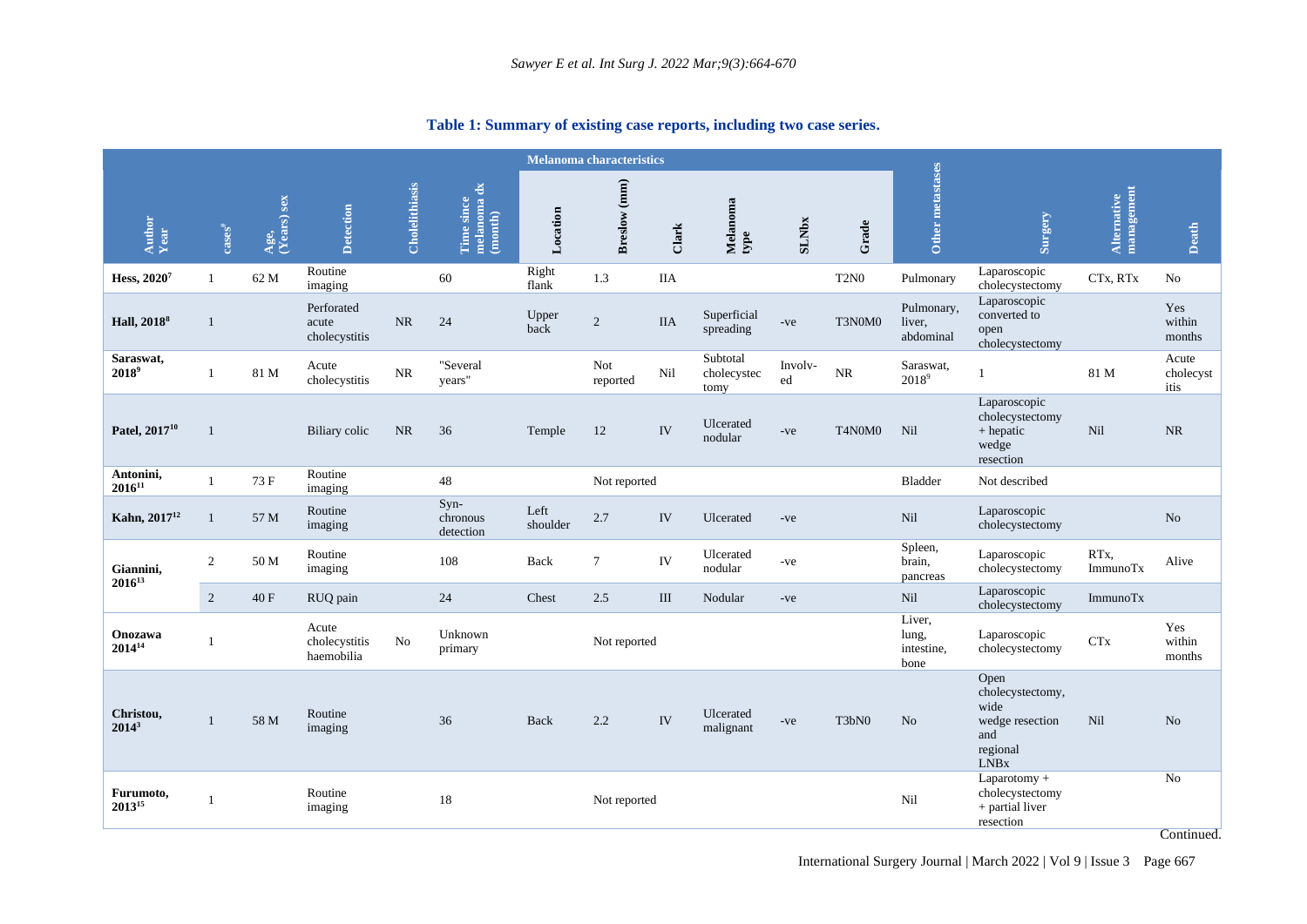## *Sawyer E et al. Int Surg J. 2022 Mar;9(3):664-670*

|                                 | $\frac{4}{\pi}$  | sex<br>Age,<br>(Years) : | <b>Detection</b>                                         | Cholelithiasis | $\mathbf{d}$<br>Time since<br>melanoma c<br>(month)                                               | <b>Melanoma characteristics</b> |                              |                             |                                               |               |        |                                                             |                                                                   |                                  |                            |
|---------------------------------|------------------|--------------------------|----------------------------------------------------------|----------------|---------------------------------------------------------------------------------------------------|---------------------------------|------------------------------|-----------------------------|-----------------------------------------------|---------------|--------|-------------------------------------------------------------|-------------------------------------------------------------------|----------------------------------|----------------------------|
| Author,<br>Year                 |                  |                          |                                                          |                |                                                                                                   | Location                        | Breslow<br>$\bf (mm)$        | Clark                       | Melanoma<br>type                              | <b>SLNbx</b>  | Grade  | metastases<br>Other                                         | Surgery                                                           | nanagement<br><b>Alternative</b> | Death                      |
| Matsubayashi<br>$2012^{16}$     |                  | 82 M                     | Imaging,<br><b>ERCP</b>                                  |                | At time of<br>diagnosis                                                                           |                                 | <b>Not</b><br>reported       | IV                          |                                               |               | T3N1M1 | Lung, liver                                                 | N <sub>o</sub>                                                    | CTx                              | N <sub>o</sub>             |
| Martel, 2009 <sup>17</sup>      |                  | 45 M                     | Acute<br>cholecystitis                                   |                | At time of<br>diagnosis                                                                           | Abdomen                         | Regressed melanocytic lesion |                             |                                               |               |        |                                                             | Ren en Y<br>hepaticojejuno-<br>stomy and liver<br>wedge resection |                                  | NR                         |
| <b>Vernadakis</b><br>200918     |                  | 58 M                     | Acute<br>cholecystitis                                   | NR             | 12                                                                                                | <b>Back</b>                     | 3.8                          | $\mathop{\rm III}\nolimits$ | Superficial<br>spreading                      |               |        | <b>Brain</b>                                                | Exploratory<br>$laparotomy +$<br>cholecystectomy                  | $CTx +$<br>ImmunoTx              | Yes: $5$<br>months         |
| Samplaski,<br>$2008^{19}$       | 2                | 52 M                     | Biliary colic                                            | Yes            | 102                                                                                               | Back                            | $1.3 \& 0.7$                 |                             |                                               |               |        | Widespread<br>subcut and<br>LN                              | Laparoscopic<br>cholecystectomy                                   | <b>CT<sub>x</sub></b>            | No: 36<br>months           |
|                                 |                  | 60 M                     | Imaging                                                  |                | Unknown primary                                                                                   |                                 |                              |                             |                                               |               |        | Left axilla                                                 | Laparoscopic<br>cholecystectomy                                   |                                  | Yes: 24<br>months          |
| <b>Marone, 2007<sup>5</sup></b> | $\mathbf{1}$     | 54                       | Routine<br>imaging                                       |                | 8                                                                                                 | Trunk                           | 6.1                          | IV                          | Ulcerated                                     |               |        | Mesentery                                                   | Laparoscopic<br>cholecystectomy                                   |                                  |                            |
| Takayam<br>$2007^{20}$          |                  | 36                       | RUQ pain                                                 | <b>NR</b>      | 17                                                                                                | Back                            | Not reported                 |                             |                                               |               |        | Peritoneal                                                  | Extended<br>cholecystectomy                                       |                                  |                            |
| Tuveri, 2007 <sup>21</sup>      | $\mathbf{1}$     | 37 F                     | RUQ pain,<br>fever                                       | N <sub>0</sub> | 12                                                                                                | Right leg                       | 0.82                         | $\rm II$                    | Superficial<br>spreading                      |               |        | Nil                                                         | Laparoscopic<br>cholecystectomy                                   | Nil                              | No                         |
| Van<br>Bokhoven,<br>$2006^{22}$ | $\mathbf{1}$     | 66 M                     | Jaundice                                                 |                | 60                                                                                                | Back                            | 1.6 & 2.5                    |                             |                                               | In-<br>volved |        | Ampulla of<br>vater                                         | Palliative stent                                                  | Palliative<br>care               | <b>NR</b>                  |
| Safioleas,<br>$2006^{23}$       | $\mathbf{1}$     | 38F                      | RUQ pain                                                 | N <sub>o</sub> | Unknown primary                                                                                   |                                 |                              |                             |                                               |               |        | <b>Brain</b>                                                | Open<br>cholecystectomy                                           | Refused                          | Yes: $4$<br>months         |
| Gogas, 2003 <sup>24</sup>       | $\mathbf{1}$     | 30 F                     | Routine<br>imaging                                       |                | 21                                                                                                | Right<br>arm                    | 3                            | IV                          | Nodular                                       |               |        | Nil                                                         | Retrograde<br>cholecystectomy                                     |                                  |                            |
| Guida, 2002 <sup>25</sup>       |                  | 32 F                     | RUQ pain                                                 | <b>NR</b>      | 36                                                                                                | Right<br>shoulder               | 1.9                          | IV                          |                                               |               |        | <b>Brain</b>                                                | Open<br>cholecystectomy<br>with locoregional<br>lymphadenectomy   | $CTx +$<br>ImmunoTx              | Yes: $4$<br>months         |
| Langley,<br>199726              |                  | 40 F                     | Acute<br>cholecystitis                                   | NR             | 22                                                                                                | Back                            | 0.3                          | $\rm II$                    | Superficial<br>spreading                      |               |        | Liver, CNS                                                  | Laparoscopic<br>cholecystectomy                                   | $\mathbf{CTx}+\mathbf{RTx}$      | Yes: $3$<br>years          |
| Katz, 2007 <sup>27</sup>        | 13               | 28-66                    | 7 presented<br>with biliary<br>colic or<br>cholecystitis | $\Omega$       | $39$ months $(0-$<br>248 months)                                                                  |                                 |                              |                             |                                               |               |        | 5 with<br>isolated<br>GB, 8<br>disease<br>multiple<br>sites | Laparoscopic<br>cholecystectomy:<br>$\mathbf Q$                   |                                  |                            |
| Dong, 1998 <sup>28</sup>        | 19:<br>15M<br>4W | $47^$                    | Pain (10),<br>Routine<br>imaging $(2)$                   |                | 4/15<br>*NR: Not reported, ^Median, CTx: Chemotherapy, RTx: Radiotherapy, ImmunoTx: Immunotherapy |                                 | Mean:<br>1.7                 | $3 - 4$                     | Superficial<br>spread $(10)$ ,<br>Nodular (3) |               |        | 8 patients                                                  | Lap chole $(11)$ ,<br>cholecystostomy<br>(2)                      | CTx 6                            | Deaths:<br>14,<br>Alive: 4 |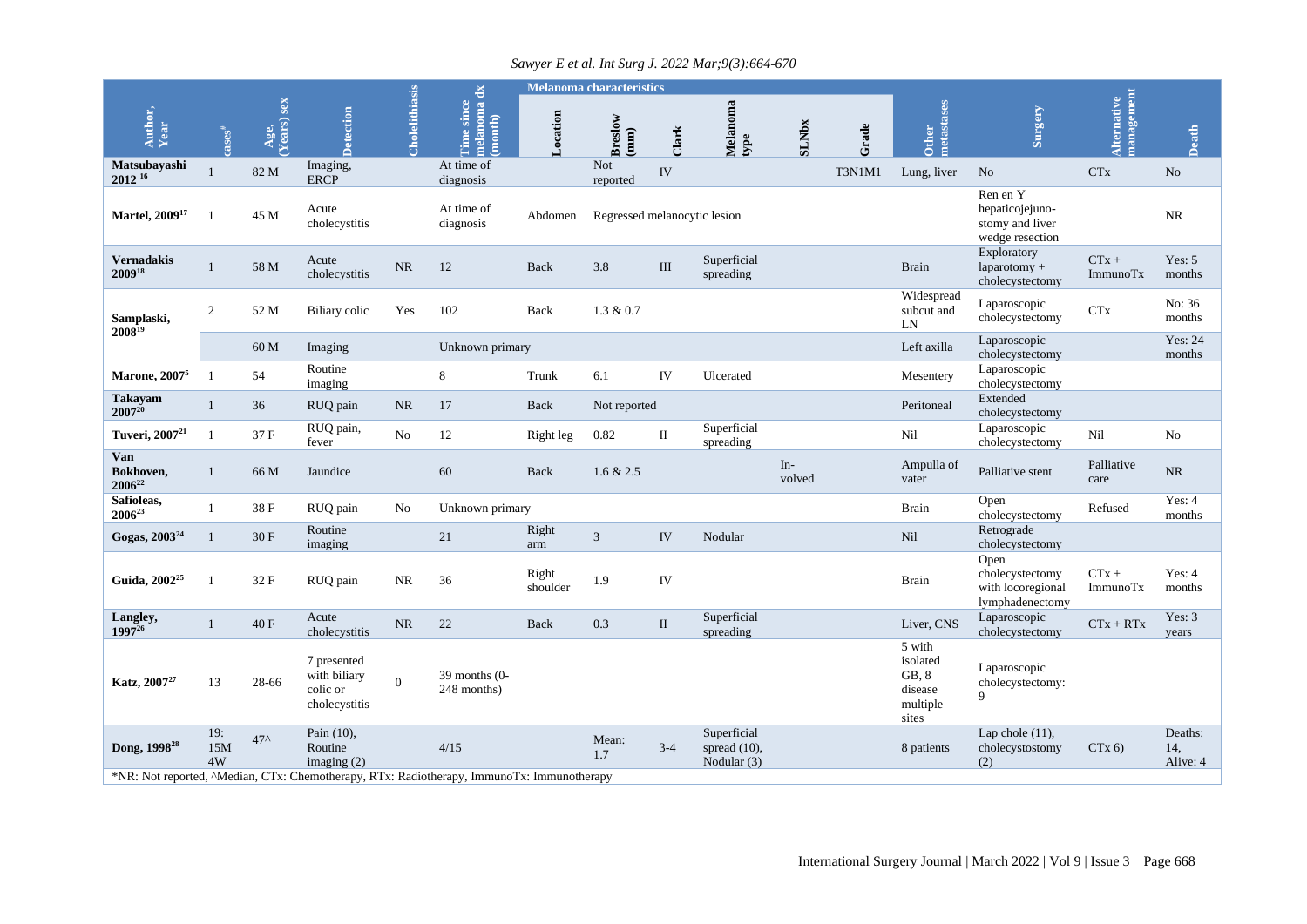Compared to primary gallbladder cancer where cholelithiasis is common, it is scarcely associated with metastatic melanoma. Interestingly, the patient in this case report had evidence of cholelithiasis and acute cholecystitis. The subsequent detection of metastatic melanoma was incidental. Only one other individual case study reported the presence of cholelithiasis and an incidental finding of metastatic melanoma after a laparoscopic cholecystectomy.<sup>19</sup> In all other case reports where patients presented with symptoms, patients had no reported concomitant cholelithiasis. In the two case series. Dong et al.<sup>28</sup> found 26.7%  $(4/15)$  of patients and in Katz et al case series no patients (0/13) had cholelithiasis.<sup>27</sup>

Management of metastatic melanoma requires a multidisciplinary approach and may include surgery, adjuvant chemotherapy, immunotherapy and radiation oncology. There were significant discrepancies in treatment regimens across case studies, which is likely a reflection of the lack of current guidelines for management of patients with metastatic melanoma of the gallbladder. The survival benefit of surgical excision in patients with isolated gallbladder metastases and more widespread melanoma is unknown.<sup>27</sup> However, surgery is usually beneficial for treating associated symptoms such as abdominal pain and acute cholecystitis. In the current case, surgery was indicated for management of the patient's symptoms and diagnosis of gallbladder metastases was made post-operatively. Where diagnosis of gallbladder metastases was made pre-operatively, some case reports opted for a laparotomy or open cholecystectomy with or without resection of surrounding tissues. There was no consistency across reports regarding the indication for a particular surgical approach. Across the available case studies, approximately half of the patients proceeded to have chemotherapy or immunotherapy post-operatively and this appeared independent of whether the patient had other metastases. Whilst there are promising benefits of chemoimmunotherapy treatments such as high-dose interleukin-2, BRAF inhibitors and MEK inhibitors, their potential benefits for patients with metastatic melanoma of the gallbladder are currently unknown.<sup>7,12</sup>

#### **CONCLUSION**

We present the case of a patient with acute cholecystitis with an incidental finding of metastatic melanoma. Our case report highlights the need for clinical suspicion of gallbladder malignancy in symptomatic patients with a past medical history of cutaneous malignant melanoma. Despite being a rare site of melanoma spread, as they are often asymptomatic, gallbladder metastases may be more common than initially reported. There are currently no gold standards for management of patients with metastatic gallbladder but a multidisciplinary approach including surgical and medical oncology input is often indicated.

*Funding: No funding sources Conflict of interest: None declared Ethical approval: Not required*

#### **REFERENCES**

- 1. Michielin O, van Akkooi ACJ, Ascierto PA, Dummer R, Keilholz U. Cutaneous melanoma: ESMO Clinical Practice Guidelines for diagnosis, treatment and follow-up†. Ann Oncol. 2019;30(12):1884-901.
- 2. Leonardi GC, Falzone L, Salemi R, Zanghì A, Spandidos DA, McCubrey JA et al. Cutaneous melanoma: From pathogenesis to therapy (Review). Int J Oncol. 2018;52(4):1071-80.
- 3. Christou D, Katodritis N, Decatris MP, Katodritou A, Michaelides I, Nicolaou N et al. Melanoma of the gallbladder: appropriate surgical management and review of the literature. Clin Case Rep. 2014;2(6):313-8.
- 4. Vergara IA, Mintoff CP, Sandhu S, McIntosh L, Young RJ, Wong SQ et al. Evolution of late-stage metastatic melanoma is dominated by aneuploidy and whole genome doubling. Nature Communications. 2021;12(1):1434.
- 5. Marone U, Caracò C, Losito S, Daponte A, Chiofalo MG, Mori S et al. Laparoscopic cholecystectomy for melanoma metastatic to the gallbladder: is it an adequate surgical procedure? Report of a case and review of the literature. World J Surg Oncol. 2007;5(1):141.
- 6. Reintgen DS, Thompson W, Garbutt J, Seigler HF. Radiologic, endoscopic, and surgical considerations of melanoma metastatic to the gastrointestinal tract. Surgery. 1984;95(6):635-9.
- 7. Hess GF, Glatz K, Rothschild SI, Kollmar O, Soysal SD, Boll DT et al. Malignant melanoma metastasis in the gallbladder. A case report of an unusual metastatic site. Int J Surg Case Rep. 2020;75:372-5.
- 8. Hall N, Grenier NL, Shah SA, Gold R, Feller E. Metastatic Gallbladder Melanoma Presenting as Acute Emphysematous Cholecystitis. Case Reports in Medicine. 2018;2018:5726570.
- 9. Saraswat NB, DeVoe WB. Metastatic melanoma of the gallbladder presenting as polyp in acute cholecystitis. J Surgical Case Rep. 2019;2019(12).
- 10. Patel D, Sohrawardy S, Sedhai YR, Basnyat S, Daxini A, Basu A, Mehta VR, Mohammed A, Lichtenstein S. Metastatic Cutaneous Melanoma of the Gallbladder. Case Rep Gastrointest Med. 2017;2017:8532379.
- 11. Antonini F, Acito L, Sisti S, Angelelli L, Macarri G. Metastatic melanoma of the gallbladder diagnosed by EUS-guided FNA. Gastrointest Endosc. 2016;84(6):1072-3.
- 12. Khan A, Patel S, Zaccarini DJ, McGrath M. Metastatic Melanoma of the Gallbladder in an Asymptomatic Patient. Case Rep Gastrointest Med. 2017;2017:1767418.